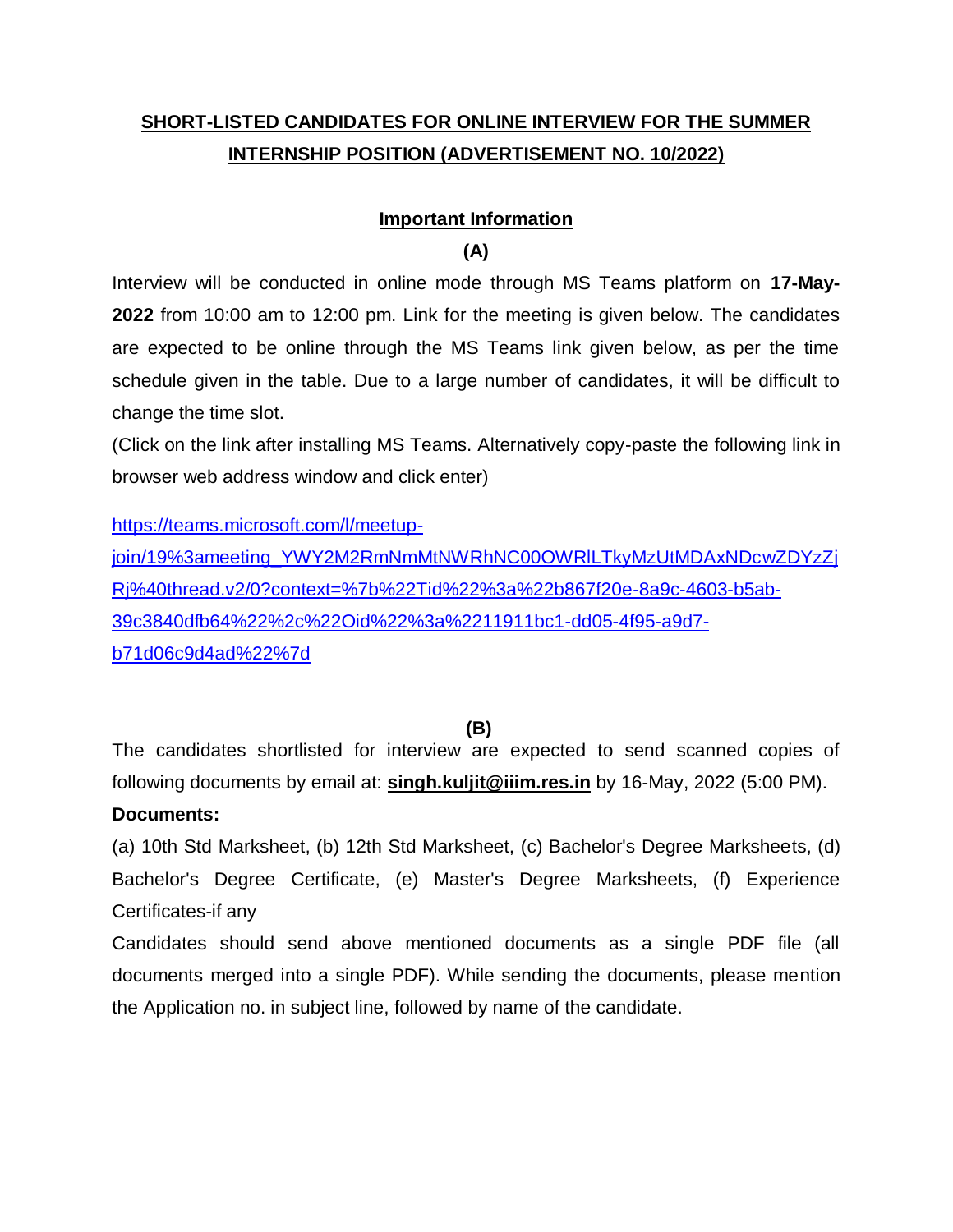List of candidates short-listed for online interview for summer internship position of Advertisement No. 10/2022 and interview schedule.

### **Screening Criteria:**

A. Candidates studying in the 1<sup>st</sup> or 2<sup>nd</sup> year of their Post-graduation (M.Sc./ M. Pharm./ M. Tech) and 4<sup>th</sup> year of graduation (B.Tech) from a recognized University.

**B.** Receiving of the recommendation letter forwarded/endorsed by the head of the institute/department where the candidate is currently studying.

| $\overline{\mathsf{s}}$ . | <b>Application</b> | <b>Candidate's name</b> | Parentage                  | <b>Tentative</b> |
|---------------------------|--------------------|-------------------------|----------------------------|------------------|
| No.                       | <b>Number</b>      |                         |                            | <b>Time</b>      |
| $\mathbf{1}$              | P01-01             | Sanya Gupta             | Rakesh Gupta               |                  |
| $\overline{2}$            | P01-07             | <b>Ubaid Bashir</b>     | <b>Bashir Ahmad Rather</b> |                  |
| 3                         | P01-10             | Sunny Kumar             | Surinder Kumar             |                  |
| 4                         | P01-11             | Amandeep Kaur           | <b>Gurdeep Singh</b>       |                  |
| 5                         | P01-12             | Himanshu Dubey          | Raj Kant Dubey             |                  |
| 6                         | P01-17             | Kanupriya               | Dinesh Kumar               |                  |
| $\overline{7}$            | P01-18             | Hinna Mushtaq           | Mushtaq Ahmed Mir          |                  |
| 8                         | P01-22             | <b>Ashish Choudhary</b> | Sat Paul                   |                  |
| 9                         | P01-23             | Aman Kumar              | <b>Ashok Kumar</b>         |                  |
| 10                        | P01-28             | Thirumala Dasari        | Dasari Sivaiah             | 10:00 am         |
| 11                        | P01-36             | Chandan Singh           | Devi Singh                 | to 11:00         |
| 12                        | P01-68             | Somnath Balu Jadhav     | Balu Shivaji Jadhav        | am.              |
| 13                        | P01-71             | Angaleshwari            | Muruganandhan              |                  |
| 14                        | P01-76             | Khushbu Jha             | Nawal Chandra Jha          |                  |
| 15                        | P01-77             | Francis Kevin Raj S     | Sebastian                  |                  |
| 16                        | P01-80             | Jeevan Nayak            | Janmejaya Nayak            |                  |
| 17                        | P01-98             | <b>Talluri Sriram</b>   | Talluri Janardhana Rao     |                  |
| 18                        | P01-106            | Mounish Reddy Mannem    | Mannem Mallikarjuna Reddy  |                  |
| 19                        | P01-108            | Sharanjeet Kour         | <b>Surat Singh</b>         |                  |
| 20                        | P01-109            | Riya Shikha             | Satendra Narayan Singh     |                  |
| 21                        | P01-111            | Manvi Sharma            | Madhusudan                 |                  |
| 22                        | P01-112            | D.Jayasurya             | G. Devendran               |                  |